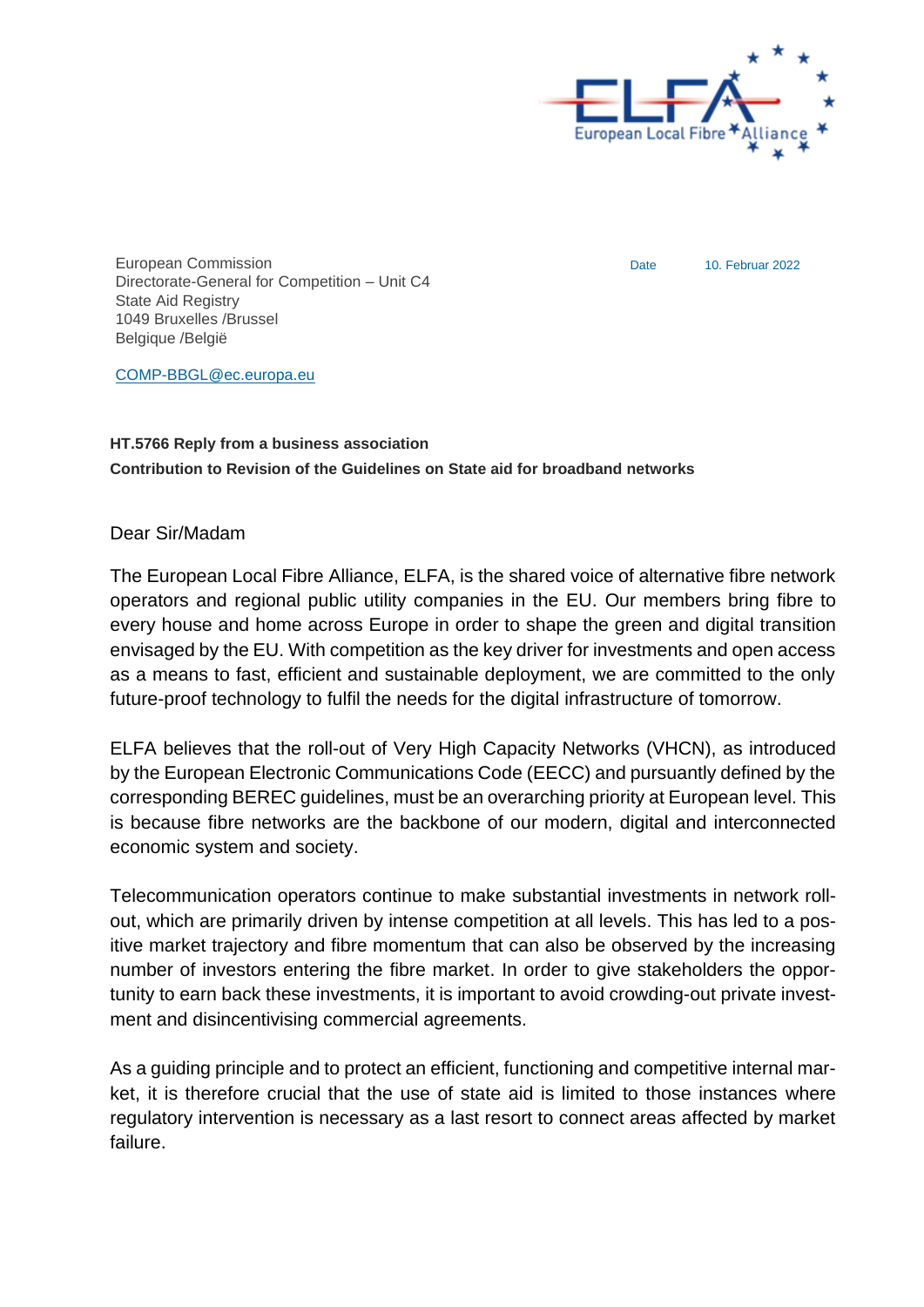In this respect, ELFA welcomes that the European Commission addresses the notion of 'incentive effect', which highlights that aid must not be granted to finance the cost of an activity that an undertaking would have otherwise carried out in its absence.

Subsidies must under no circumstance cause market distortion, incentivise overbuilding or crowd-out of private investments. Particular attention must be paid to the latter aspect, because private investors, for example, have to act in a more demand-oriented manner than can be the case with investments by public-sector entities, where public service obligations and external benefits are included in the cost-benefit analysis.

## **Priorities**

ELFA concurs with the Commission's overarching political objective to connect all European households to a gigabit network by 2030 at accessible conditions. This will require an overall acceleration in the pace of deployment of fibre infrastructure, necessitating a regulatory landscape conducive to meeting ambitious roll-out targets. The priority of a state aid scheme should therefore be to connect white areas, or in other words, to fund fibre roll-out in areas without private investment potential. It is essential that the final guidelines address this issue clearer in order prevent undue delays and bottlenecks within funding procedures. This will be necessary to help bridge the digital divide and to achieve the Commission's desired political objectives of the Digital Compass and the European Gigabit Society.

Concerning the guideline's intervention thresholds and target bandwidths, it is important to highlight that the new terminology needs to be coherent with the BEREC definition of VHCN in order to prevent the funding of outdated, low-performing and unsustainable technologies. Overall, a focus on fibre or at least VHCN would reduce the complexity of the funding scheme, assist in the prioritisation of public funding and help allocate scarce resources in civil engineering and permit granting. By doing so, unnecessary and intermediary 'step changes' can be avoided.

We are critical of the fact that funding can also be provided for so-called black areas, even though two or more ultra-fast access networks already exist. The presence of two ultra-fast access networks should be evidence enough to ensure a functioning market and the existence of investments opportunities. State aid interventions must rather be aimed at prioritising the least connected areas, which do not have any foreseeable viable private investment potential, i.e. white areas, with one ultrafast access network. Any possibility to subsidise overbuilding would threaten investments in areas with a viable private investment potential and crowd-out commercial deployment.

### **Subsidised Technologies**

ELFA believes, that only the roll-out of fibre should be subsidised. State aid, and thus public funds, should only be invested into future proof technologies, always following the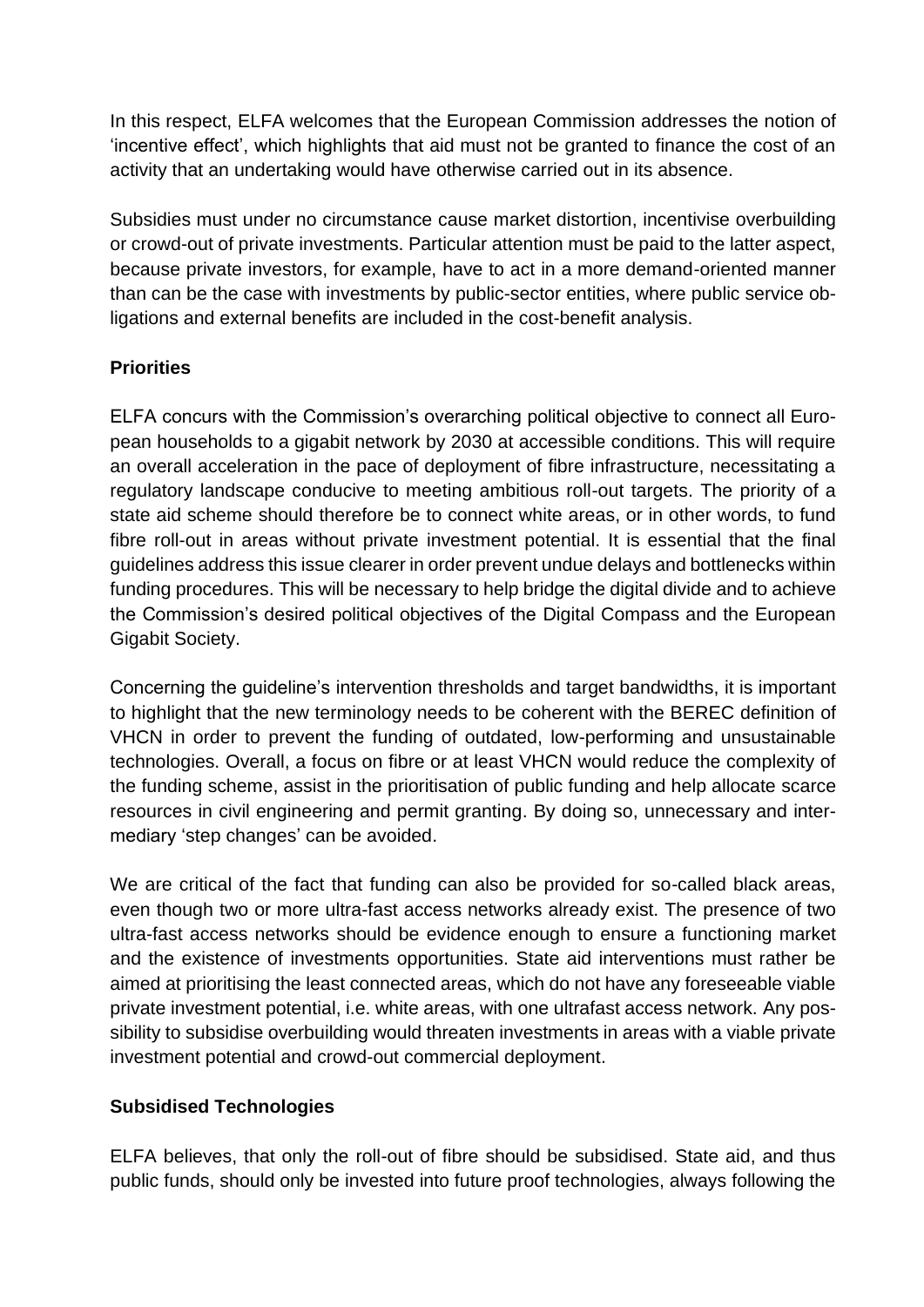goal of bringing connectivity to all citizens. There should be no subsidisation of outdated or bridge technologies. As such, the principle of technology neutrality undermines Europe's gigabit targets, delays fibre deployment and wastes public resources, while at the same time increasing the financial and economic burden of the digital transition.

## **Step Changes**

ELFA agrees with the Commission that step changes are justified in order to prevent the wasteful allocation of public funds, however, we believe the rules laid down in the guidelines are too complex and are not ambitious enough to meet future demand in highspeed connectivity.

We thus encourage the Commission to make the proposed step change rules simpler, i.e. introducing only one step change to gigabit networks, regardless of the bandwidth before the funding.

## **Mobile Access & Backhaul**

With regards to mobile access and backhaul networks, ELFA would like to underscore the importance of not implementing new measures which would effectively distort functioning markets and competition therein. Freely negotiated solutions need to be the basis for any kind of deployment and are the most economical means to accelerate the deployment of FTTB/H and other VHC-networks, such as 5G networks. In fact, ELFA members currently offer a variety of framework agreements to connect 5G base stations, which shows the willingness of fibre network operators to collaborate and gives all market players the equal opportunity to actively participate in the roll-out of telecommunication networks. Any new funding measures for mobile access and backhaul should hence take into consideration available voluntary market agreements and refrain from funding in the presence thereof.

# **Mapping**

Regarding the relevant provisions on mapping, ELFA contends that Member States should enjoy a wide margin of appreciation to define target areas. We agree with the Commission's assessment that the size of target areas may play a role in the outcome of competitive selection procedures and that areas which are too big might indeed reduce the competitive outcome. That being said, onerous mapping reporting obligations may at times carry a disincentivising effect on smaller market undertakings due to a disproportionality in their compliance capacity when compared to dominant market players. It is therefore important that any reporting requirements are are implemented on a voluntary basis and should be kept to a minimum in order to create a level-playing-field between all market participants.